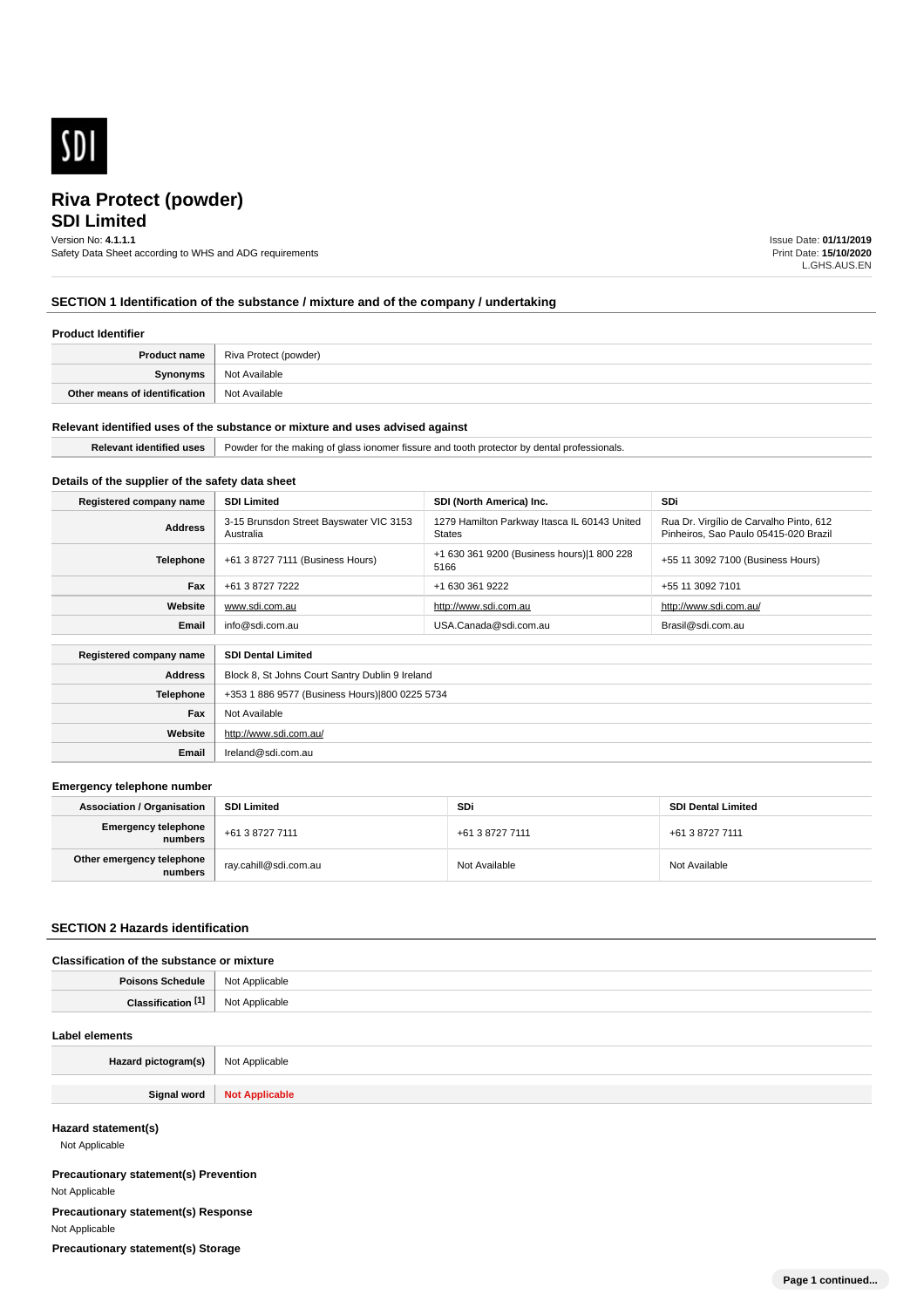### Not Applicable

# **Precautionary statement(s) Disposal**

Not Applicable

# **SECTION 3 Composition / information on ingredients**

# **Substances**

See section below for composition of Mixtures

## **Mixtures**

| <b>CAS No</b> | %[weight] | Name                     |
|---------------|-----------|--------------------------|
| Not Available | 80-90     | glass powder             |
| 9003-01-4     | $10 - 20$ | acrylic acid homopolymer |

## **SECTION 4 First aid measures**

#### **Description of first aid measures**

| <b>Eye Contact</b>  | If this product comes in contact with the eyes:<br>Immediately hold eyelids apart and flush the eye continuously with running water.<br>Ensure complete irrigation of the eye by keeping eyelids apart and away from eye and moving the eyelids by occasionally lifting the upper<br>and lower lids.<br>► Continue flushing until advised to stop by the Poisons Information Centre or a doctor, or for at least 15 minutes.<br>Transport to hospital or doctor without delay.<br>▶ Removal of contact lenses after an eye injury should only be undertaken by skilled personnel. |
|---------------------|-----------------------------------------------------------------------------------------------------------------------------------------------------------------------------------------------------------------------------------------------------------------------------------------------------------------------------------------------------------------------------------------------------------------------------------------------------------------------------------------------------------------------------------------------------------------------------------|
| <b>Skin Contact</b> | If skin or hair contact occurs:<br>Flush skin and hair with running water (and soap if available).<br>Seek medical attention in event of irritation.                                                                                                                                                                                                                                                                                                                                                                                                                              |
| Inhalation          | If fumes or combustion products are inhaled remove from contaminated area.<br>▶ Seek medical attention.                                                                                                                                                                                                                                                                                                                                                                                                                                                                           |
| Ingestion           | Immediately give a glass of water.<br>First aid is not generally required. If in doubt, contact a Poisons Information Centre or a doctor.<br>Seek medical attention.                                                                                                                                                                                                                                                                                                                                                                                                              |

### **Indication of any immediate medical attention and special treatment needed**

Treat symptomatically.

# **SECTION 5 Firefighting measures**

#### **Extinguishing media**

Foam is generally ineffective.

# **Special hazards arising from the substrate or mixture**

**Fire Incompatibility** None known.

# **Advice for firefighters**

| <b>AUVILE IUI IIIEIIUIIIEI S</b> |                                                                                                                                                                                                                                                                                                                                                                                                                                                                                                                                                                                                                                                                                                                                                                                                                                                                                                                                                                                                                                                                                                                                                                                                                                                                                                                                                                                                                                                                                                                                                                                                                                                                                                                                                                                                                                                                                                                                                                                                                                                                                                                                                                                                                                                                                                                                                                                                                                                                                                                                                                                                                                                                                                                                                                                                                                                               |
|----------------------------------|---------------------------------------------------------------------------------------------------------------------------------------------------------------------------------------------------------------------------------------------------------------------------------------------------------------------------------------------------------------------------------------------------------------------------------------------------------------------------------------------------------------------------------------------------------------------------------------------------------------------------------------------------------------------------------------------------------------------------------------------------------------------------------------------------------------------------------------------------------------------------------------------------------------------------------------------------------------------------------------------------------------------------------------------------------------------------------------------------------------------------------------------------------------------------------------------------------------------------------------------------------------------------------------------------------------------------------------------------------------------------------------------------------------------------------------------------------------------------------------------------------------------------------------------------------------------------------------------------------------------------------------------------------------------------------------------------------------------------------------------------------------------------------------------------------------------------------------------------------------------------------------------------------------------------------------------------------------------------------------------------------------------------------------------------------------------------------------------------------------------------------------------------------------------------------------------------------------------------------------------------------------------------------------------------------------------------------------------------------------------------------------------------------------------------------------------------------------------------------------------------------------------------------------------------------------------------------------------------------------------------------------------------------------------------------------------------------------------------------------------------------------------------------------------------------------------------------------------------------------|
| <b>Fire Fighting</b>             | Alert Fire Brigade and tell them location and nature of hazard.<br>▶ Wear breathing apparatus plus protective gloves.<br>▶ Prevent, by any means available, spillage from entering drains or water courses.<br>▶ Use water delivered as a fine spray to control fire and cool adjacent area.<br>DO NOT approach containers suspected to be hot.<br>Cool fire exposed containers with water spray from a protected location.<br>If safe to do so, remove containers from path of fire.<br>Equipment should be thoroughly decontaminated after use.                                                                                                                                                                                                                                                                                                                                                                                                                                                                                                                                                                                                                                                                                                                                                                                                                                                                                                                                                                                                                                                                                                                                                                                                                                                                                                                                                                                                                                                                                                                                                                                                                                                                                                                                                                                                                                                                                                                                                                                                                                                                                                                                                                                                                                                                                                             |
| <b>Fire/Explosion Hazard</b>     | ▶ Combustible solid which burns but propagates flame with difficulty; it is estimated that most organic dusts are combustible (circa 70%) -<br>according to the circumstances under which the combustion process occurs, such materials may cause fires and / or dust explosions.<br>▶ Organic powders when finely divided over a range of concentrations regardless of particulate size or shape and suspended in air or some<br>other oxidizing medium may form explosive dust-air mixtures and result in a fire or dust explosion (including secondary explosions).<br>Avoid generating dust, particularly clouds of dust in a confined or unventilated space as dusts may form an explosive mixture with air, and<br>any source of ignition, i.e. flame or spark, will cause fire or explosion. Dust clouds generated by the fine grinding of the solid are a particular<br>hazard; accumulations of fine dust (420 micron or less) may burn rapidly and fiercely if ignited - particles exceeding this limit will generally not<br>form flammable dust clouds; once initiated, however, larger particles up to 1400 microns diameter will contribute to the propagation of an<br>explosion.<br>In the same way as gases and vapours, dusts in the form of a cloud are only ignitable over a range of concentrations; in principle, the<br>concepts of lower explosive limit (LEL) and upper explosive limit (UEL) are applicable to dust clouds but only the LEL is of practical use; - this<br>is because of the inherent difficulty of achieving homogeneous dust clouds at high temperatures (for dusts the LEL is often called the<br>"Minimum Explosible Concentration", MEC).<br>▶ When processed with flammable liquids/vapors/mists,ignitable (hybrid) mixtures may be formed with combustible dusts. Ignitable mixtures<br>will increase the rate of explosion pressure rise and the Minimum Ignition Energy (the minimum amount of energy required to ignite dust<br>clouds - MIE) will be lower than the pure dust in air mixture. The Lower Explosive Limit (LEL) of the vapour/dust mixture will be lower than the<br>individual LELs for the vapors/mists or dusts.<br>A dust explosion may release of large quantities of gaseous products; this in turn creates a subsequent pressure rise of explosive force<br>capable of damaging plant and buildings and injuring people.<br>▶ Usually the initial or primary explosion takes place in a confined space such as plant or machinery, and can be of sufficient force to damage<br>or rupture the plant. If the shock wave from the primary explosion enters the surrounding area, it will disturb any settled dust layers, forming a<br>second dust cloud, and often initiate a much larger secondary explosion. All large scale explosions have resulted from chain reactions of this |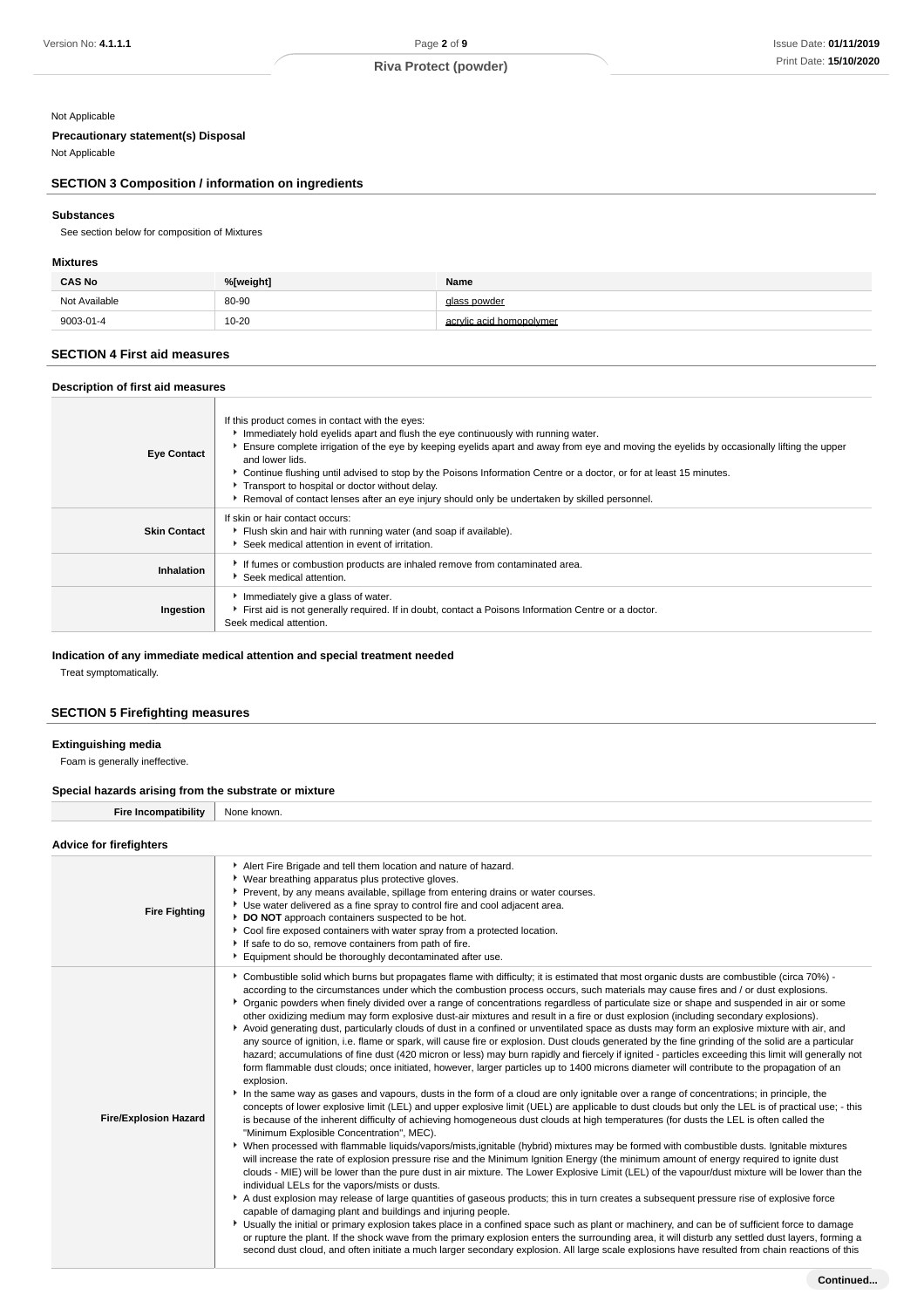|                | type.<br>▶ Dry dust can be charged electrostatically by turbulence, pneumatic transport, pouring, in exhaust ducts and during transport.<br>► Build-up of electrostatic charge may be prevented by bonding and grounding.                                                                                                                                                                                       |
|----------------|-----------------------------------------------------------------------------------------------------------------------------------------------------------------------------------------------------------------------------------------------------------------------------------------------------------------------------------------------------------------------------------------------------------------|
|                | ▶ Powder handling equipment such as dust collectors, dryers and mills may require additional protection measures such as explosion venting.<br>All movable parts coming in contact with this material should have a speed of less than 1-meter/sec.                                                                                                                                                             |
|                | A sudden release of statically charged materials from storage or process equipment, particularly at elevated temperatures and/ or pressure,<br>may result in ignition especially in the absence of an apparent ignition source.                                                                                                                                                                                 |
|                | ▶ One important effect of the particulate nature of powders is that the surface area and surface structure (and often moisture content) can vary<br>widely from sample to sample, depending of how the powder was manufactured and handled; this means that it is virtually impossible to use<br>flammability data published in the literature for dusts (in contrast to that published for gases and vapours). |
|                | Autoignition temperatures are often quoted for dust clouds (minimum ignition temperature (MIT)) and dust layers (layer ignition temperature<br>(LIT)); LIT generally falls as the thickness of the layer increases.                                                                                                                                                                                             |
|                | Combustion products include:                                                                                                                                                                                                                                                                                                                                                                                    |
|                | carbon monoxide (CO)                                                                                                                                                                                                                                                                                                                                                                                            |
|                | carbon dioxide (CO2)<br>other pyrolysis products typical of burning organic material.                                                                                                                                                                                                                                                                                                                           |
|                | May emit poisonous fumes.                                                                                                                                                                                                                                                                                                                                                                                       |
|                | May emit corrosive fumes.                                                                                                                                                                                                                                                                                                                                                                                       |
| <b>HAZCHEM</b> | Not Applicable                                                                                                                                                                                                                                                                                                                                                                                                  |

#### **SECTION 6 Accidental release measures**

# **Personal precautions, protective equipment and emergency procedures**

See section 8

#### **Environmental precautions**

See section 12

### **Methods and material for containment and cleaning up**

| <b>Minor Spills</b> | Remove all ignition sources.<br>Clean up all spills immediately.<br>Avoid contact with skin and eyes.<br>► Control personal contact with the substance, by using protective equipment.<br>Use dry clean up procedures and avoid generating dust.<br>Place in a suitable, labelled container for waste disposal.                                                                                                                                                                                                                                                                                                                                                                                                                     |
|---------------------|-------------------------------------------------------------------------------------------------------------------------------------------------------------------------------------------------------------------------------------------------------------------------------------------------------------------------------------------------------------------------------------------------------------------------------------------------------------------------------------------------------------------------------------------------------------------------------------------------------------------------------------------------------------------------------------------------------------------------------------|
| <b>Major Spills</b> | Moderate hazard.<br>CAUTION: Advise personnel in area.<br>Alert Emergency Services and tell them location and nature of hazard.<br>• Control personal contact by wearing protective clothing.<br>Prevent, by any means available, spillage from entering drains or water courses.<br>Recover product wherever possible.<br>IF DRY: Use dry clean up procedures and avoid generating dust. Collect residues and place in sealed plastic bags or other containers for<br>disposal. <b>IF WET:</b> Vacuum/shovel up and place in labelled containers for disposal.<br>ALWAYS: Wash area down with large amounts of water and prevent runoff into drains.<br>If contamination of drains or waterways occurs, advise Emergency Services. |

Personal Protective Equipment advice is contained in Section 8 of the SDS.

### **SECTION 7 Handling and storage**

#### **Precautions for safe handling**

| Safe handling            | Avoid all personal contact, including inhalation.<br>▶ Wear protective clothing when risk of exposure occurs.<br>Use in a well-ventilated area.<br>Prevent concentration in hollows and sumps.<br>DO NOT enter confined spaces until atmosphere has been checked.<br>DO NOT allow material to contact humans, exposed food or food utensils.<br>Avoid contact with incompatible materials.<br>When handling, DO NOT eat, drink or smoke.<br>▶ Keep containers securely sealed when not in use.<br>Avoid physical damage to containers.<br>Always wash hands with soap and water after handling.<br>▶ Work clothes should be laundered separately. Launder contaminated clothing before re-use.<br>Use good occupational work practice.<br>▶ Observe manufacturer's storage and handling recommendations contained within this SDS.<br>Atmosphere should be reqularly checked against established exposure standards to ensure safe working conditions are maintained. |
|--------------------------|-----------------------------------------------------------------------------------------------------------------------------------------------------------------------------------------------------------------------------------------------------------------------------------------------------------------------------------------------------------------------------------------------------------------------------------------------------------------------------------------------------------------------------------------------------------------------------------------------------------------------------------------------------------------------------------------------------------------------------------------------------------------------------------------------------------------------------------------------------------------------------------------------------------------------------------------------------------------------|
| <b>Other information</b> | Do not store in direct sunlight.<br>Store in a dry and well ventilated-area, away from heat and sunlight.<br>Store between 5 and 30 deg C.                                                                                                                                                                                                                                                                                                                                                                                                                                                                                                                                                                                                                                                                                                                                                                                                                            |

#### **Conditions for safe storage, including any incompatibilities**

| Suitable container      | <b>DO NOT</b> repack. Use containers supplied by manufacturer only.<br>Check that containers are clearly labelled and free from leaks |
|-------------------------|---------------------------------------------------------------------------------------------------------------------------------------|
| Storage incompatibility | Avoid strong acids, acid chlorides, acid anhydrides and chloroformates.                                                               |

### **SECTION 8 Exposure controls / personal protection**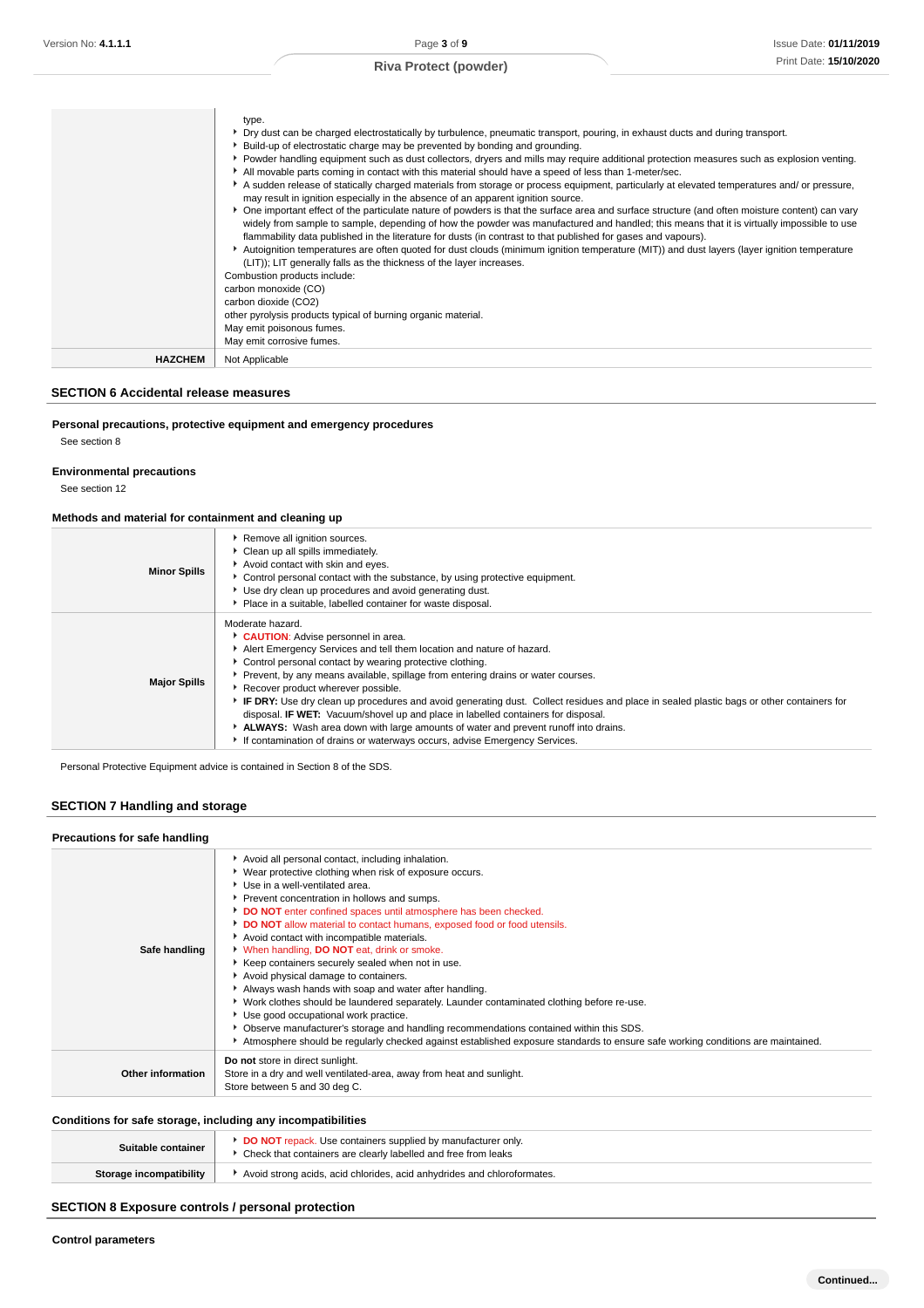| <b>Emergency Limits</b>              |                                                                                                                                                                                                                                                                                                                                                                                                                                                                                                                                                                                                                                                                                                                                                                                                                                                                                                                                                                                                                                                                                                                                                                                                                                                                                                                                                                                                                                                                                                                                                                                                                                                                                                                                                                                                                                                                                                                                                                                     |               |                                                                                                                                                                                                                                                                                                                                                                                                                                                                                                                                                                                                                                                                                                                                                                                                                                                                             |                                            |
|--------------------------------------|-------------------------------------------------------------------------------------------------------------------------------------------------------------------------------------------------------------------------------------------------------------------------------------------------------------------------------------------------------------------------------------------------------------------------------------------------------------------------------------------------------------------------------------------------------------------------------------------------------------------------------------------------------------------------------------------------------------------------------------------------------------------------------------------------------------------------------------------------------------------------------------------------------------------------------------------------------------------------------------------------------------------------------------------------------------------------------------------------------------------------------------------------------------------------------------------------------------------------------------------------------------------------------------------------------------------------------------------------------------------------------------------------------------------------------------------------------------------------------------------------------------------------------------------------------------------------------------------------------------------------------------------------------------------------------------------------------------------------------------------------------------------------------------------------------------------------------------------------------------------------------------------------------------------------------------------------------------------------------------|---------------|-----------------------------------------------------------------------------------------------------------------------------------------------------------------------------------------------------------------------------------------------------------------------------------------------------------------------------------------------------------------------------------------------------------------------------------------------------------------------------------------------------------------------------------------------------------------------------------------------------------------------------------------------------------------------------------------------------------------------------------------------------------------------------------------------------------------------------------------------------------------------------|--------------------------------------------|
| Ingredient                           | <b>Material name</b>                                                                                                                                                                                                                                                                                                                                                                                                                                                                                                                                                                                                                                                                                                                                                                                                                                                                                                                                                                                                                                                                                                                                                                                                                                                                                                                                                                                                                                                                                                                                                                                                                                                                                                                                                                                                                                                                                                                                                                | TEEL-1        | TEEL-2                                                                                                                                                                                                                                                                                                                                                                                                                                                                                                                                                                                                                                                                                                                                                                                                                                                                      | TEEL-3                                     |
| Riva Protect (powder)                | Not Available                                                                                                                                                                                                                                                                                                                                                                                                                                                                                                                                                                                                                                                                                                                                                                                                                                                                                                                                                                                                                                                                                                                                                                                                                                                                                                                                                                                                                                                                                                                                                                                                                                                                                                                                                                                                                                                                                                                                                                       | Not Available | Not Available                                                                                                                                                                                                                                                                                                                                                                                                                                                                                                                                                                                                                                                                                                                                                                                                                                                               | Not Available                              |
| Ingredient                           | Original IDLH                                                                                                                                                                                                                                                                                                                                                                                                                                                                                                                                                                                                                                                                                                                                                                                                                                                                                                                                                                                                                                                                                                                                                                                                                                                                                                                                                                                                                                                                                                                                                                                                                                                                                                                                                                                                                                                                                                                                                                       |               | <b>Revised IDLH</b>                                                                                                                                                                                                                                                                                                                                                                                                                                                                                                                                                                                                                                                                                                                                                                                                                                                         |                                            |
| glass powder                         | Not Available                                                                                                                                                                                                                                                                                                                                                                                                                                                                                                                                                                                                                                                                                                                                                                                                                                                                                                                                                                                                                                                                                                                                                                                                                                                                                                                                                                                                                                                                                                                                                                                                                                                                                                                                                                                                                                                                                                                                                                       |               | Not Available                                                                                                                                                                                                                                                                                                                                                                                                                                                                                                                                                                                                                                                                                                                                                                                                                                                               |                                            |
| acrylic acid homopolymer             | Not Available                                                                                                                                                                                                                                                                                                                                                                                                                                                                                                                                                                                                                                                                                                                                                                                                                                                                                                                                                                                                                                                                                                                                                                                                                                                                                                                                                                                                                                                                                                                                                                                                                                                                                                                                                                                                                                                                                                                                                                       |               | Not Available                                                                                                                                                                                                                                                                                                                                                                                                                                                                                                                                                                                                                                                                                                                                                                                                                                                               |                                            |
| <b>Occupational Exposure Banding</b> |                                                                                                                                                                                                                                                                                                                                                                                                                                                                                                                                                                                                                                                                                                                                                                                                                                                                                                                                                                                                                                                                                                                                                                                                                                                                                                                                                                                                                                                                                                                                                                                                                                                                                                                                                                                                                                                                                                                                                                                     |               |                                                                                                                                                                                                                                                                                                                                                                                                                                                                                                                                                                                                                                                                                                                                                                                                                                                                             |                                            |
| Ingredient                           | <b>Occupational Exposure Band Rating</b>                                                                                                                                                                                                                                                                                                                                                                                                                                                                                                                                                                                                                                                                                                                                                                                                                                                                                                                                                                                                                                                                                                                                                                                                                                                                                                                                                                                                                                                                                                                                                                                                                                                                                                                                                                                                                                                                                                                                            |               | <b>Occupational Exposure Band Limit</b>                                                                                                                                                                                                                                                                                                                                                                                                                                                                                                                                                                                                                                                                                                                                                                                                                                     |                                            |
| acrylic acid homopolymer             | E                                                                                                                                                                                                                                                                                                                                                                                                                                                                                                                                                                                                                                                                                                                                                                                                                                                                                                                                                                                                                                                                                                                                                                                                                                                                                                                                                                                                                                                                                                                                                                                                                                                                                                                                                                                                                                                                                                                                                                                   |               | $\leq$ 0.01 mg/m <sup>3</sup>                                                                                                                                                                                                                                                                                                                                                                                                                                                                                                                                                                                                                                                                                                                                                                                                                                               |                                            |
| Notes:                               | range of exposure concentrations that are expected to protect worker health.                                                                                                                                                                                                                                                                                                                                                                                                                                                                                                                                                                                                                                                                                                                                                                                                                                                                                                                                                                                                                                                                                                                                                                                                                                                                                                                                                                                                                                                                                                                                                                                                                                                                                                                                                                                                                                                                                                        |               | Occupational exposure banding is a process of assigning chemicals into specific categories or bands based on a chemical's potency and the<br>adverse health outcomes associated with exposure. The output of this process is an occupational exposure band (OEB), which corresponds to a                                                                                                                                                                                                                                                                                                                                                                                                                                                                                                                                                                                    |                                            |
| <b>MATERIAL DATA</b>                 |                                                                                                                                                                                                                                                                                                                                                                                                                                                                                                                                                                                                                                                                                                                                                                                                                                                                                                                                                                                                                                                                                                                                                                                                                                                                                                                                                                                                                                                                                                                                                                                                                                                                                                                                                                                                                                                                                                                                                                                     |               |                                                                                                                                                                                                                                                                                                                                                                                                                                                                                                                                                                                                                                                                                                                                                                                                                                                                             |                                            |
| <b>Exposure controls</b>             |                                                                                                                                                                                                                                                                                                                                                                                                                                                                                                                                                                                                                                                                                                                                                                                                                                                                                                                                                                                                                                                                                                                                                                                                                                                                                                                                                                                                                                                                                                                                                                                                                                                                                                                                                                                                                                                                                                                                                                                     |               |                                                                                                                                                                                                                                                                                                                                                                                                                                                                                                                                                                                                                                                                                                                                                                                                                                                                             |                                            |
| Appropriate engineering<br>controls  | "adds" and "removes" air in the work environment. Ventilation can remove or dilute an air contaminant if designed properly. The design of a<br>ventilation system must match the particular process and chemical or contaminant in use.<br>Employers may need to use multiple types of controls to prevent employee overexposure.<br>▶ Local exhaust ventilation is required where solids are handled as powders or crystals; even when particulates are relatively large, a certain<br>proportion will be powdered by mutual friction.<br>Exhaust ventilation should be designed to prevent accumulation and recirculation of particulates in the workplace.<br>If in spite of local exhaust an adverse concentration of the substance in air could occur, respiratory protection should be considered. Such<br>protection might consist of:<br>(a): particle dust respirators, if necessary, combined with an absorption cartridge;<br>(b): filter respirators with absorption cartridge or canister of the right type;<br>(c): fresh-air hoods or masks<br>Build-up of electrostatic charge on the dust particle, may be prevented by bonding and grounding.<br>▶ Powder handling equipment such as dust collectors, dryers and mills may require additional protection measures such as explosion venting.<br>Air contaminants generated in the workplace possess varying "escape" velocities which, in turn, determine the "capture velocities" of fresh<br>circulating air required to efficiently remove the contaminant.<br>Type of Contaminant:<br>Air Speed:<br>direct spray, spray painting in shallow booths, drum filling, conveyer loading, crusher dusts, gas discharge (active<br>generation into zone of rapid air motion)<br>f/min.)<br>grinding, abrasive blasting, tumbling, high speed wheel generated dusts (released at high initial velocity into zone<br>of very high rapid air motion).<br>f/min.)<br>Within each range the appropriate value depends on: |               |                                                                                                                                                                                                                                                                                                                                                                                                                                                                                                                                                                                                                                                                                                                                                                                                                                                                             | 1-2.5 m/s (200-500<br>2.5-10 m/s (500-2000 |
|                                      | Lower end of the range                                                                                                                                                                                                                                                                                                                                                                                                                                                                                                                                                                                                                                                                                                                                                                                                                                                                                                                                                                                                                                                                                                                                                                                                                                                                                                                                                                                                                                                                                                                                                                                                                                                                                                                                                                                                                                                                                                                                                              |               | Upper end of the range                                                                                                                                                                                                                                                                                                                                                                                                                                                                                                                                                                                                                                                                                                                                                                                                                                                      |                                            |
|                                      | 1: Room air currents minimal or favourable to capture                                                                                                                                                                                                                                                                                                                                                                                                                                                                                                                                                                                                                                                                                                                                                                                                                                                                                                                                                                                                                                                                                                                                                                                                                                                                                                                                                                                                                                                                                                                                                                                                                                                                                                                                                                                                                                                                                                                               |               | 1: Disturbing room air currents                                                                                                                                                                                                                                                                                                                                                                                                                                                                                                                                                                                                                                                                                                                                                                                                                                             |                                            |
|                                      | 2: Contaminants of low toxicity or of nuisance value only<br>3: Intermittent, low production.                                                                                                                                                                                                                                                                                                                                                                                                                                                                                                                                                                                                                                                                                                                                                                                                                                                                                                                                                                                                                                                                                                                                                                                                                                                                                                                                                                                                                                                                                                                                                                                                                                                                                                                                                                                                                                                                                       |               | 2: Contaminants of high toxicity                                                                                                                                                                                                                                                                                                                                                                                                                                                                                                                                                                                                                                                                                                                                                                                                                                            |                                            |
|                                      | 4: Large hood or large air mass in motion                                                                                                                                                                                                                                                                                                                                                                                                                                                                                                                                                                                                                                                                                                                                                                                                                                                                                                                                                                                                                                                                                                                                                                                                                                                                                                                                                                                                                                                                                                                                                                                                                                                                                                                                                                                                                                                                                                                                           |               | 3: High production, heavy use<br>4: Small hood-local control only                                                                                                                                                                                                                                                                                                                                                                                                                                                                                                                                                                                                                                                                                                                                                                                                           |                                            |
|                                      | more when extraction systems are installed or used.                                                                                                                                                                                                                                                                                                                                                                                                                                                                                                                                                                                                                                                                                                                                                                                                                                                                                                                                                                                                                                                                                                                                                                                                                                                                                                                                                                                                                                                                                                                                                                                                                                                                                                                                                                                                                                                                                                                                 |               | Simple theory shows that air velocity falls rapidly with distance away from the opening of a simple extraction pipe. Velocity generally decreases<br>with the square of distance from the extraction point (in simple cases). Therefore the air speed at the extraction point should be adjusted,<br>accordingly, after reference to distance from the contaminating source. The air velocity at the extraction fan, for example, should be a minimum of<br>4-10 m/s (800-2000 f/min) for extraction of crusher dusts generated 2 metres distant from the extraction point. Other mechanical considerations,<br>producing performance deficits within the extraction apparatus, make it essential that theoretical air velocities are multiplied by factors of 10 or                                                                                                        |                                            |
| <b>Personal protection</b>           |                                                                                                                                                                                                                                                                                                                                                                                                                                                                                                                                                                                                                                                                                                                                                                                                                                                                                                                                                                                                                                                                                                                                                                                                                                                                                                                                                                                                                                                                                                                                                                                                                                                                                                                                                                                                                                                                                                                                                                                     |               |                                                                                                                                                                                                                                                                                                                                                                                                                                                                                                                                                                                                                                                                                                                                                                                                                                                                             |                                            |
| Eye and face protection              | Safety glasses with side shields.<br>Chemical goggles.<br>national equivalent]                                                                                                                                                                                                                                                                                                                                                                                                                                                                                                                                                                                                                                                                                                                                                                                                                                                                                                                                                                                                                                                                                                                                                                                                                                                                                                                                                                                                                                                                                                                                                                                                                                                                                                                                                                                                                                                                                                      |               | Contact lenses may pose a special hazard; soft contact lenses may absorb and concentrate irritants. A written policy document, describing<br>the wearing of lenses or restrictions on use, should be created for each workplace or task. This should include a review of lens absorption<br>and adsorption for the class of chemicals in use and an account of injury experience. Medical and first-aid personnel should be trained in<br>their removal and suitable equipment should be readily available. In the event of chemical exposure, begin eye irrigation immediately and<br>remove contact lens as soon as practicable. Lens should be removed at the first signs of eye redness or irritation - lens should be removed in<br>a clean environment only after workers have washed hands thoroughly. [CDC NIOSH Current Intelligence Bulletin 59], [AS/NZS 1336 or |                                            |
|                                      | See Hand protection below                                                                                                                                                                                                                                                                                                                                                                                                                                                                                                                                                                                                                                                                                                                                                                                                                                                                                                                                                                                                                                                                                                                                                                                                                                                                                                                                                                                                                                                                                                                                                                                                                                                                                                                                                                                                                                                                                                                                                           |               |                                                                                                                                                                                                                                                                                                                                                                                                                                                                                                                                                                                                                                                                                                                                                                                                                                                                             |                                            |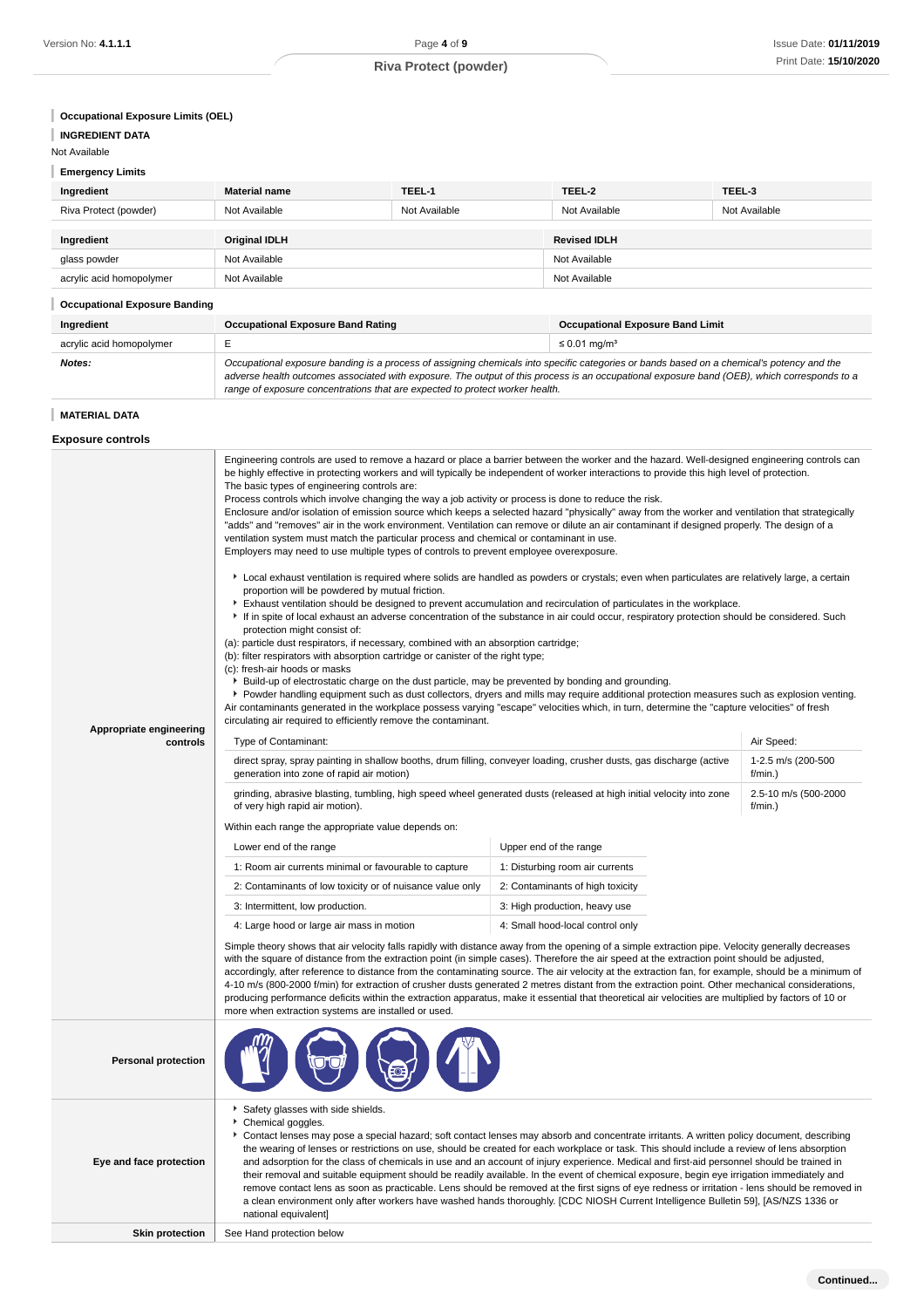| <b>Hands/feet protection</b> | <b>Rubber Gloves</b><br>▶ Wear chemical protective gloves, e.g. PVC.<br>▶ Wear safety footwear or safety gumboots, e.g. Rubber |
|------------------------------|--------------------------------------------------------------------------------------------------------------------------------|
| <b>Body protection</b>       | See Other protection below                                                                                                     |
| Other protection             | • Overalls.<br>P.V.C apron.<br>▶ Barrier cream.<br>Skin cleansing cream.<br>Eye wash unit.                                     |

#### **Respiratory protection**

Particulate. (AS/NZS 1716 & 1715, EN 143:2000 & 149:001, ANSI Z88 or national equivalent)

| <b>Required Minimum Protection Factor</b> | <b>Half-Face Respirator</b> | <b>Full-Face Respirator</b> | <b>Powered Air Respirator</b> |
|-------------------------------------------|-----------------------------|-----------------------------|-------------------------------|
| up to $10 \times ES$                      | P <sub>1</sub><br>Air-line* |                             | PAPR-P1                       |
| up to $50 \times ES$                      | Air-line**                  | P <sub>2</sub>              | PAPR-P2                       |
| up to $100 \times ES$                     |                             | P <sub>3</sub>              |                               |
|                                           |                             | Air-line*                   |                               |
| $100 + x ES$                              | . .                         | Air-line**                  | PAPR-P3                       |

\* - Negative pressure demand \*\* - Continuous flow

A(All classes) = Organic vapours, B AUS or B1 = Acid gasses, B2 = Acid gas or hydrogen cyanide(HCN), B3 = Acid gas or hydrogen cyanide(HCN), E = Sulfur dioxide(SO2), G = Agricultural chemicals, K = Ammonia(NH3), Hg = Mercury, NO = Oxides of nitrogen, MB = Methyl bromide, AX = Low boiling point organic compounds(below 65 degC)

Respirators may be necessary when engineering and administrative controls do not adequately prevent exposures.

The decision to use respiratory protection should be based on professional judgment that takes into account toxicity information, exposure measurement data, and frequency and likelihood of the worker's exposure - ensure users are not subject to high thermal loads which may result in heat stress or distress due to personal protective equipment (powered, positive flow, full face apparatus may be an option).

Published occupational exposure limits, where they exist, will assist in determining the adequacy of the selected respiratory protection. These may be government mandated or vendor recommended.

Certified respirators will be useful for protecting workers from inhalation of particulates when properly selected and fit tested as part of a complete respiratory protection program. Use approved positive flow mask if significant quantities of dust becomes airborne.

**Try to avoid creating dust conditions.** 

#### **SECTION 9 Physical and chemical properties**

#### **Information on basic physical and chemical properties**

| Appearance                                      | Fine pale coloured powder, insoluble in water. |                                            |                |
|-------------------------------------------------|------------------------------------------------|--------------------------------------------|----------------|
|                                                 |                                                |                                            |                |
| <b>Physical state</b>                           | <b>Divided Solid</b>                           | Relative density (Water = $1$ )            | Not Available  |
| Odour                                           | Not Available                                  | Partition coefficient n-octanol<br>/ water | Not Available  |
| <b>Odour threshold</b>                          | Not Available                                  | Auto-ignition temperature (°C)             | Not Available  |
| pH (as supplied)                                | Not Available                                  | <b>Decomposition temperature</b>           | Not Available  |
| Melting point / freezing point<br>(°C)          | Not Available                                  | <b>Viscosity (cSt)</b>                     | Not Available  |
| Initial boiling point and boiling<br>range (°C) | Not Available                                  | Molecular weight (g/mol)                   | Not Applicable |
| Flash point (°C)                                | Not Available                                  | <b>Taste</b>                               | Not Available  |
| <b>Evaporation rate</b>                         | Not Available                                  | <b>Explosive properties</b>                | Not Available  |
| <b>Flammability</b>                             | Not Available                                  | <b>Oxidising properties</b>                | Not Available  |
| Upper Explosive Limit (%)                       | Not Available                                  | Surface Tension (dyn/cm or<br>$mN/m$ )     | Not Applicable |
| Lower Explosive Limit (%)                       | Not Available                                  | <b>Volatile Component (%vol)</b>           | Not Available  |
| Vapour pressure (kPa)                           | Not Available                                  | Gas group                                  | Not Available  |
| Solubility in water                             | Immiscible                                     | pH as a solution (1%)                      | Not Available  |
| Vapour density $(Air = 1)$                      | Not Available                                  | VOC g/L                                    | Not Available  |

#### **SECTION 10 Stability and reactivity**

| Reactivity                            | See section 7                                                                                                                      |
|---------------------------------------|------------------------------------------------------------------------------------------------------------------------------------|
| <b>Chemical stability</b>             | • Unstable in the presence of incompatible materials.<br>Product is considered stable.<br>Hazardous polymerisation will not occur. |
| Possibility of hazardous<br>reactions | See section 7                                                                                                                      |
| <b>Conditions to avoid</b>            | See section 7                                                                                                                      |
| Incompatible materials                | See section 7                                                                                                                      |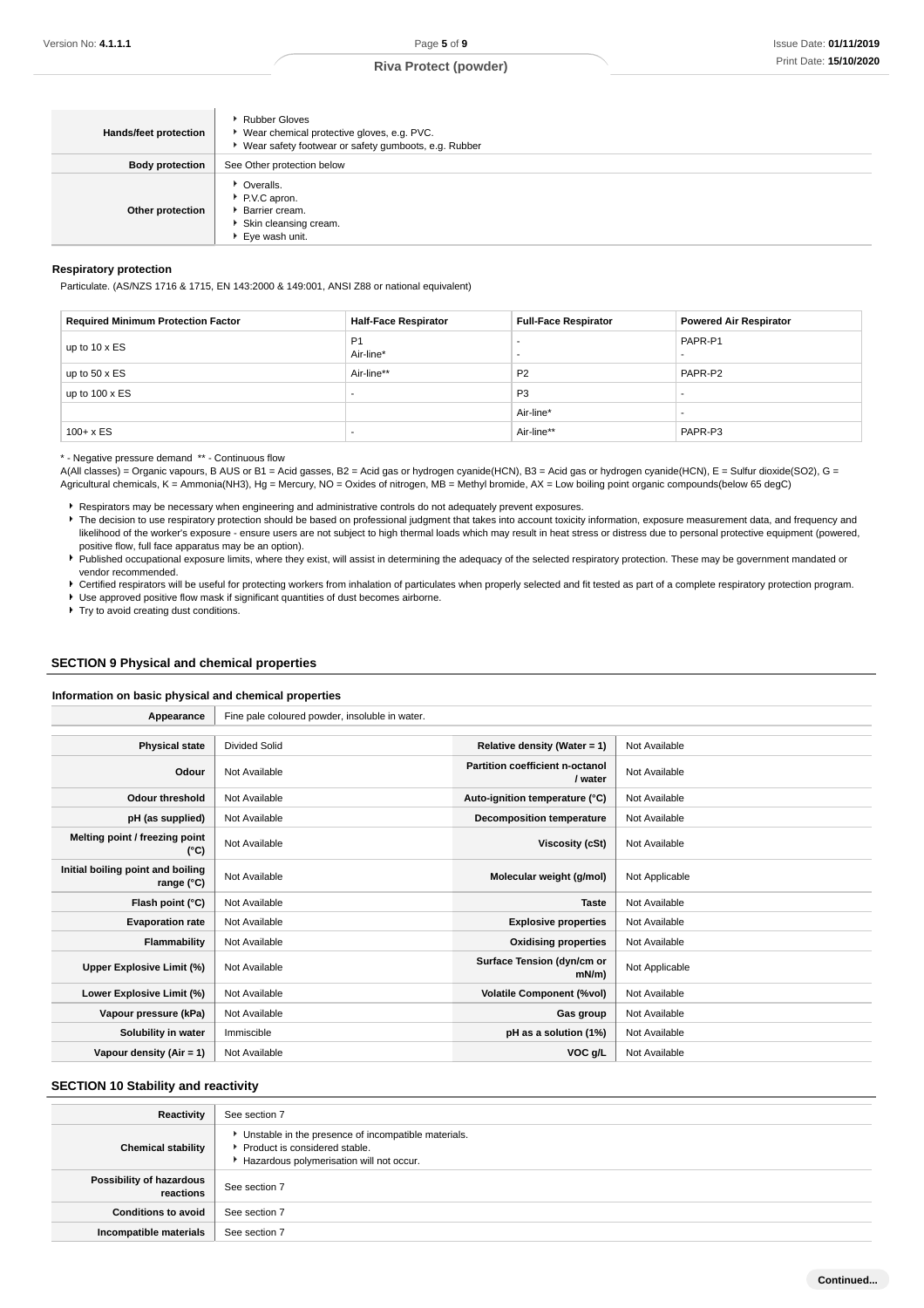**Hazardous decomposition**

**SECTION 11 Toxicological information**

See section 5

| Information on toxicological effects |  |  |
|--------------------------------------|--|--|
|--------------------------------------|--|--|

| Inhaled                                   | Limited evidence or practical experience suggests that the material may produce irritation of the respiratory system, in a significant number of<br>individuals, following inhalation. In contrast to most organs, the lung is able to respond to a chemical insult by first removing or neutralising the<br>irritant and then repairing the damage. The repair process, which initially evolved to protect mammalian lungs from foreign matter and antigens,<br>may however, produce further lung damage resulting in the impairment of gas exchange, the primary function of the lungs. Respiratory tract<br>irritation often results in an inflammatory response involving the recruitment and activation of many cell types, mainly derived from the vascular<br>system.<br>Persons with impaired respiratory function, airway diseases and conditions such as emphysema or chronic bronchitis, may incur further disability<br>if excessive concentrations of particulate are inhaled.<br>If prior damage to the circulatory or nervous systems has occurred or if kidney damage has been sustained, proper screenings should be<br>conducted on individuals who may be exposed to further risk if handling and use of the material result<br>in excessive exposures.                                                                                                                                                                                                                                                                                                                                                                                                                                                                                                                                                                                                                                                                                                                                                                                                                                                                                                                                                                                                                                                                                                                                                                                                                                                                                                                                                                                                                        |                                                       |  |
|-------------------------------------------|---------------------------------------------------------------------------------------------------------------------------------------------------------------------------------------------------------------------------------------------------------------------------------------------------------------------------------------------------------------------------------------------------------------------------------------------------------------------------------------------------------------------------------------------------------------------------------------------------------------------------------------------------------------------------------------------------------------------------------------------------------------------------------------------------------------------------------------------------------------------------------------------------------------------------------------------------------------------------------------------------------------------------------------------------------------------------------------------------------------------------------------------------------------------------------------------------------------------------------------------------------------------------------------------------------------------------------------------------------------------------------------------------------------------------------------------------------------------------------------------------------------------------------------------------------------------------------------------------------------------------------------------------------------------------------------------------------------------------------------------------------------------------------------------------------------------------------------------------------------------------------------------------------------------------------------------------------------------------------------------------------------------------------------------------------------------------------------------------------------------------------------------------------------------------------------------------------------------------------------------------------------------------------------------------------------------------------------------------------------------------------------------------------------------------------------------------------------------------------------------------------------------------------------------------------------------------------------------------------------------------------------------------------------------------------------------------|-------------------------------------------------------|--|
| Ingestion                                 | Accidental ingestion of the material may be damaging to the health of the individual.                                                                                                                                                                                                                                                                                                                                                                                                                                                                                                                                                                                                                                                                                                                                                                                                                                                                                                                                                                                                                                                                                                                                                                                                                                                                                                                                                                                                                                                                                                                                                                                                                                                                                                                                                                                                                                                                                                                                                                                                                                                                                                                                                                                                                                                                                                                                                                                                                                                                                                                                                                                                             |                                                       |  |
| <b>Skin Contact</b>                       | Limited evidence exists, or practical experience predicts, that the material either produces inflammation of the skin in a substantial number of<br>individuals following direct contact, and/or produces significant inflammation when applied to the healthy intact skin of animals, for up to four<br>hours, such inflammation being present twenty-four hours or more after the end of the exposure period. Skin irritation may also be present after<br>prolonged or repeated exposure; this may result in a form of contact dermatitis (nonallergic). The dermatitis is often characterised by skin<br>redness (erythema) and swelling (oedema) which may progress to blistering (vesiculation), scaling and thickening of the epidermis. At the<br>microscopic level there may be intercellular oedema of the spongy layer of the skin (spongiosis) and intracellular oedema of the epidermis.<br>Open cuts, abraded or irritated skin should not be exposed to this material<br>Entry into the blood-stream through, for example, cuts, abrasions, puncture wounds or lesions, may produce systemic injury with harmful effects.<br>Examine the skin prior to the use of the material and ensure that any external damage is suitably protected.                                                                                                                                                                                                                                                                                                                                                                                                                                                                                                                                                                                                                                                                                                                                                                                                                                                                                                                                                                                                                                                                                                                                                                                                                                                                                                                                                                                                                                          |                                                       |  |
| Eye                                       | Limited evidence exists, or practical experience suggests, that the material may cause eye irritation in a substantial number of individuals and/or<br>is expected to produce significant ocular lesions which are present twenty-four hours or more after instillation into the eye(s) of experimental<br>animals. Repeated or prolonged eye contact may cause inflammation characterised by temporary redness (similar to windburn) of the conjunctiva<br>(conjunctivitis); temporary impairment of vision and/or other transient eye damage/ulceration may occur.                                                                                                                                                                                                                                                                                                                                                                                                                                                                                                                                                                                                                                                                                                                                                                                                                                                                                                                                                                                                                                                                                                                                                                                                                                                                                                                                                                                                                                                                                                                                                                                                                                                                                                                                                                                                                                                                                                                                                                                                                                                                                                                              |                                                       |  |
| Chronic                                   | Limited evidence suggests that repeated or long-term occupational exposure may produce cumulative health effects involving organs or<br>biochemical systems.<br>Long term exposure to high dust concentrations may cause changes in lung function (i.e. pneumoconiosis) caused by particles less than 0.5<br>micron penetrating and remaining in the lung. A prime symptom is breathlessness. Lung shadows show on X-ray.                                                                                                                                                                                                                                                                                                                                                                                                                                                                                                                                                                                                                                                                                                                                                                                                                                                                                                                                                                                                                                                                                                                                                                                                                                                                                                                                                                                                                                                                                                                                                                                                                                                                                                                                                                                                                                                                                                                                                                                                                                                                                                                                                                                                                                                                         |                                                       |  |
|                                           |                                                                                                                                                                                                                                                                                                                                                                                                                                                                                                                                                                                                                                                                                                                                                                                                                                                                                                                                                                                                                                                                                                                                                                                                                                                                                                                                                                                                                                                                                                                                                                                                                                                                                                                                                                                                                                                                                                                                                                                                                                                                                                                                                                                                                                                                                                                                                                                                                                                                                                                                                                                                                                                                                                   |                                                       |  |
| <b>Riva Protect (powder)</b>              | <b>TOXICITY</b><br>Not Available                                                                                                                                                                                                                                                                                                                                                                                                                                                                                                                                                                                                                                                                                                                                                                                                                                                                                                                                                                                                                                                                                                                                                                                                                                                                                                                                                                                                                                                                                                                                                                                                                                                                                                                                                                                                                                                                                                                                                                                                                                                                                                                                                                                                                                                                                                                                                                                                                                                                                                                                                                                                                                                                  | <b>IRRITATION</b><br>Not Available                    |  |
|                                           | <b>TOXICITY</b>                                                                                                                                                                                                                                                                                                                                                                                                                                                                                                                                                                                                                                                                                                                                                                                                                                                                                                                                                                                                                                                                                                                                                                                                                                                                                                                                                                                                                                                                                                                                                                                                                                                                                                                                                                                                                                                                                                                                                                                                                                                                                                                                                                                                                                                                                                                                                                                                                                                                                                                                                                                                                                                                                   | <b>IRRITATION</b>                                     |  |
| glass powder                              | Not Available                                                                                                                                                                                                                                                                                                                                                                                                                                                                                                                                                                                                                                                                                                                                                                                                                                                                                                                                                                                                                                                                                                                                                                                                                                                                                                                                                                                                                                                                                                                                                                                                                                                                                                                                                                                                                                                                                                                                                                                                                                                                                                                                                                                                                                                                                                                                                                                                                                                                                                                                                                                                                                                                                     | Not Available                                         |  |
|                                           | <b>TOXICITY</b>                                                                                                                                                                                                                                                                                                                                                                                                                                                                                                                                                                                                                                                                                                                                                                                                                                                                                                                                                                                                                                                                                                                                                                                                                                                                                                                                                                                                                                                                                                                                                                                                                                                                                                                                                                                                                                                                                                                                                                                                                                                                                                                                                                                                                                                                                                                                                                                                                                                                                                                                                                                                                                                                                   | <b>IRRITATION</b>                                     |  |
| acrylic acid homopolymer                  | Not Available                                                                                                                                                                                                                                                                                                                                                                                                                                                                                                                                                                                                                                                                                                                                                                                                                                                                                                                                                                                                                                                                                                                                                                                                                                                                                                                                                                                                                                                                                                                                                                                                                                                                                                                                                                                                                                                                                                                                                                                                                                                                                                                                                                                                                                                                                                                                                                                                                                                                                                                                                                                                                                                                                     | Eye: adverse effect observed (irreversible damage)[1] |  |
|                                           |                                                                                                                                                                                                                                                                                                                                                                                                                                                                                                                                                                                                                                                                                                                                                                                                                                                                                                                                                                                                                                                                                                                                                                                                                                                                                                                                                                                                                                                                                                                                                                                                                                                                                                                                                                                                                                                                                                                                                                                                                                                                                                                                                                                                                                                                                                                                                                                                                                                                                                                                                                                                                                                                                                   | Skin: no adverse effect observed (not irritating)[1]  |  |
| Legend:                                   | 1. Value obtained from Europe ECHA Registered Substances - Acute toxicity 2.* Value obtained from manufacturer's SDS. Unless otherwise<br>specified data extracted from RTECS - Register of Toxic Effect of chemical Substances                                                                                                                                                                                                                                                                                                                                                                                                                                                                                                                                                                                                                                                                                                                                                                                                                                                                                                                                                                                                                                                                                                                                                                                                                                                                                                                                                                                                                                                                                                                                                                                                                                                                                                                                                                                                                                                                                                                                                                                                                                                                                                                                                                                                                                                                                                                                                                                                                                                                   |                                                       |  |
| glass powder                              | No significant acute toxicological data identified in literature search.                                                                                                                                                                                                                                                                                                                                                                                                                                                                                                                                                                                                                                                                                                                                                                                                                                                                                                                                                                                                                                                                                                                                                                                                                                                                                                                                                                                                                                                                                                                                                                                                                                                                                                                                                                                                                                                                                                                                                                                                                                                                                                                                                                                                                                                                                                                                                                                                                                                                                                                                                                                                                          |                                                       |  |
| <b>ACRYLIC ACID</b><br><b>HOMOPOLYMER</b> | Asthma-like symptoms may continue for months or even years after exposure to the material ceases. This may be due to a non-allergenic<br>condition known as reactive airways dysfunction syndrome (RADS) which can occur following exposure to high levels of highly irritating<br>compound. Key criteria for the diagnosis of RADS include the absence of preceding respiratory disease, in a non-atopic individual, with abrupt<br>onset of persistent asthma-like symptoms within minutes to hours of a documented exposure to the irritant. A reversible airflow pattern, on<br>spirometry, with the presence of moderate to severe bronchial hyperreactivity on methacholine challenge testing and the lack of minimal<br>lymphocytic inflammation, without eosinophilia, have also been included in the criteria for diagnosis of RADS. RADS (or asthma) following an<br>irritating inhalation is an infrequent disorder with rates related to the concentration of and duration of exposure to the irritating substance.<br>Industrial bronchitis, on the other hand, is a disorder that occurs as result of exposure due to high concentrations of irritating substance (often<br>particulate in nature) and is completely reversible after exposure ceases. The disorder is characterised by dyspnea, cough and mucus<br>production.<br>Polycarboxylates are of low toxicity by all exposure routes examined.<br>Homopolymers(P-AA) are of low acute toxicity to the rat (LD50 > 5 g/kg bw/d) and are not irritating to the rabbit's skin and, at the most, slightly<br>irritating to the eye. Further P-AA has no sensitising potential.<br>The adverse effect after repeated inhalation dosing (91-d/rat) was a mild, reversible pulmonary irritation. This effect is considered as not<br>substance related owing to the physical property of the respirable dust, which caused local and not systemic lung effects.<br>There was neither evidence for a genotoxic potential of PAA using a variety of genetic endpoints in-vitro and in-vivo, nor for developmental<br>toxicity or reprotoxicity in the rat. Based upon the available data, it is considered that exposure to polycarboxylates does not imply any<br>particular hazard to humans<br>The Cosmetic Ingredient Review (CIR) Expert Panel noted that these crosslinked alkyl acrylates are macromolecules that are not expected to<br>pass through the stratum corneum of the skin, so significant dermal absorption is not expected. Therefore, topically applied cosmetics are not<br>expected to result in systemic or reproductive and developmental toxicity or to have genotoxic or carcinogenic effects upon use. |                                                       |  |

The Panel noted that cosmetic products containing these ingredients are reportedly used around the eyes, on the lips, and on other mucous membranes. Thus, crosslinked alkyl acrylates could be absorbed systemically through the relatively moist,n stratum cornea of the conjunctiva, lips,and other mucous membranes, and through ingestion when applied to the lips. However, the Panel noted that any absorption through healthy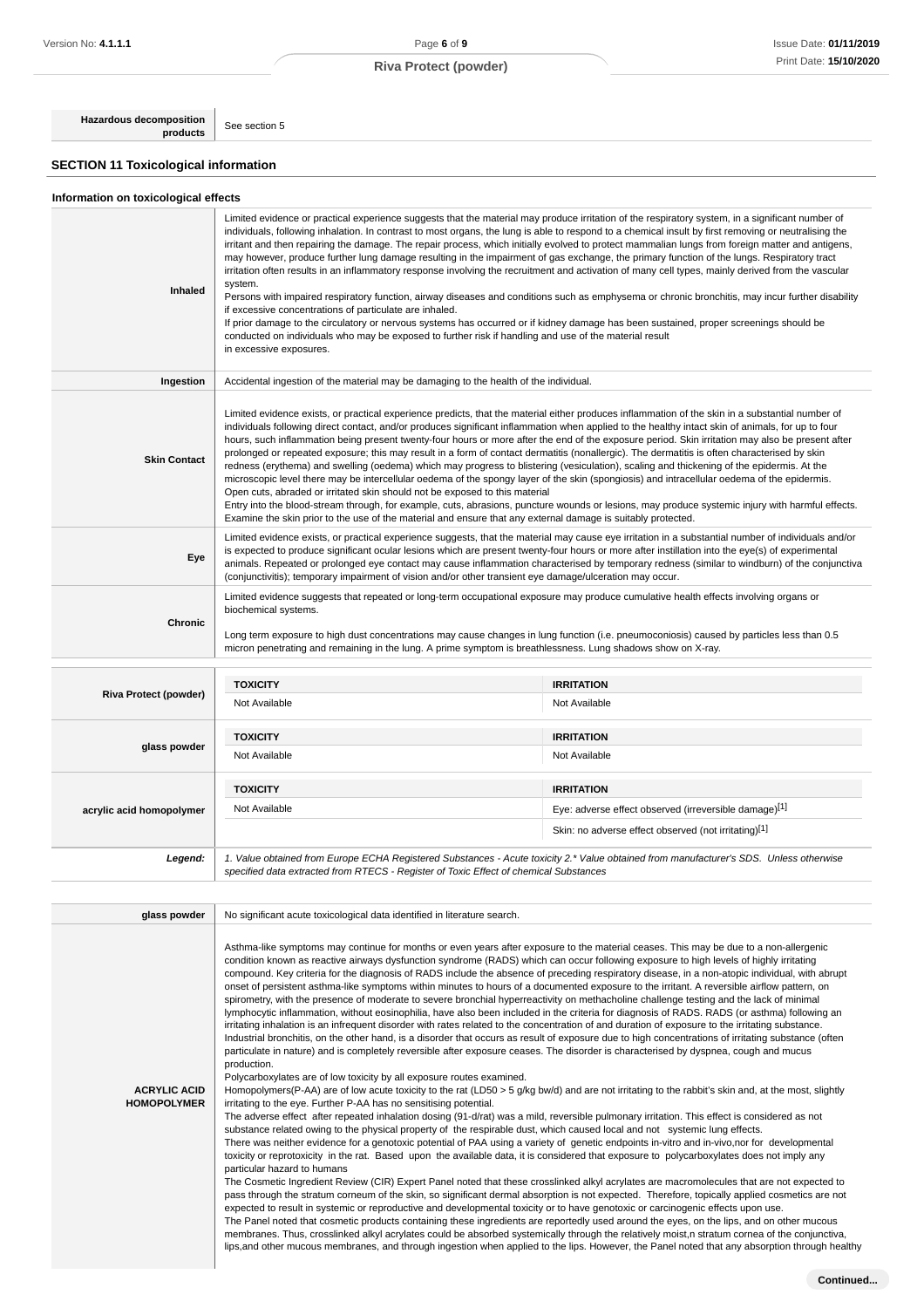|                                             | intact mucous membranes is likely to be not significant, primarily because of the relatively large molecular sizes. Furthermore, the chemically<br>inert nature of the polymers precludes degradation to smaller absorbable species.<br>Absorption of the polymers and their residual monomers in cosmetic products also would be limited after application to the lips or eye area based<br>on the relatively small fractions of the applied products that might be inadvertently ingested or make direct contact with the conjunctiva.<br>The Carbomers (Carbopols) are synthetic, high molecular weight, nonlinear polymers of acrylic acid, cross-linked with a polyalkenyl polyether.<br>The Carbomer polymers are used in cosmetics and emulsifying agents at concentrations up to 50%. Acute oral animal studies showed that<br>Carbomers-910, -934, -934P, -940, and -941 have low toxicities when ingested. Rabbits showed minimal skin irritation and zero to moderate eye<br>irritation when tested with Carbomers-910 and -934. Subchronic feeding of rats and dogs with Carbomer-934 in the diet resulted in lower than<br>normal body weights, but no pathological changes were observed. Dogs chronically fed Carbomer-934P manifested gastrointestinal irritation and<br>marked pigment deposition within Kupffer cells of the liver. Clinical studies with Carbomers showed that these polymers have low potential for<br>skin irritation and sensitization at concentrations up to 100%. Carbomer-934 demonstrated low potential for phototoxicity and photo-contact<br>allergenicity. On the basis of the available information presented and as qualified in the report, it is concluded that the Carbomers are safe as<br>cosmetic ingredients.<br>Little toxicity data is available for acrylic crosspolymers; the acute dermal and oral toxicity data that were found indicated that these ingredients<br>the published literature for the polymers, but data were available for the monomers.<br>In an alternative method study, acrylates/vinyl neodecanoate crosspolymer was predicted to be a non-irritant. The non-human studies reported<br>no to slight irritation with undiluted and weak sensitization with 2% aq., acrylates/C10-30 alkyl acrylate crosspolymer, no irritation with acrylates<br>crosspolymer at 30% in olive oil, and no irritation or sensitization with sodium acrylates crosspolymer-2 (concentration not specified). Mostly,<br>human testing with undiluted acrylates/C10-30 alkyl acrylate crosspolymer, acrylates crosspolymer, and acrylates/ethylhexyl acrylate<br>crosspolymer, up to 2.5% aq. acrylates/vinyl isodecanoate crosspolymer, 1% aq. dilutions of formulations containing 2% acrylates/vinyl<br>neodecanoate crosspolymer, and formulations containing up to 2.6% lauryl methacrylate/glycol dimethacrylate crosspolymers do not indicate any<br>dermal irritation or sensitization. The only exception was a weak irritant response noted during an intensified Shelanski human repeated insult<br>patch test (HRIPT) with undiluted acrylates/C10-30 alkyl acrylate crosspolymer.<br>Alternative test methods for ocular irritation indicated that acrylates/vinyl isodecanoate crosspolymer and a formulation containing 1% lauryl<br>methacrylate/glycol dimethacrylate crosspolymer are not likely ocular irritants. In studies using rabbits, undiluted acrylates/C10-30 alkyl acrylate<br>crosspolymer produced minimal to moderate irritation, and it was considered a borderline irritant in unrinsed rabbit eyes. Acrylates crosspolymer,<br>at 50% in olive oil, and sodium acrylates crosspolymer-2 did not appear to be ocular irritants in rabbit eyes. Two different risk assessments<br>evaluating the carcinogenic endpoint for benzene that may be present in acrylates/C10-30 alkyl acrylates crosspolymer resulted in different<br>lifetime risk. One found that the risk was within the range associated with a 10exp 6 cancer risk, while the other reported a 20-fold greater risk.<br>Final Safety Assessment: Crosslinked Alkyl Acrylates as Used in Cosmetics. Nov 2011<br>Cosmetic Ingredient Review (CIR) Expert Panel<br>http://ntp.niehs.nih.gov/ntp/roc/nominations/2013/publiccomm/attachmentcir_508.pdf<br>The substance is classified by IARC as Group 3:<br>NOT classifiable as to its carcinogenicity to humans.<br>Evidence of carcinogenicity may be inadequate or limited in animal testing. |                                 | are not very toxic. The little genotoxicity data that were available reported negative results in Ames tests. Carcinogenicity data were not found in |
|---------------------------------------------|-------------------------------------------------------------------------------------------------------------------------------------------------------------------------------------------------------------------------------------------------------------------------------------------------------------------------------------------------------------------------------------------------------------------------------------------------------------------------------------------------------------------------------------------------------------------------------------------------------------------------------------------------------------------------------------------------------------------------------------------------------------------------------------------------------------------------------------------------------------------------------------------------------------------------------------------------------------------------------------------------------------------------------------------------------------------------------------------------------------------------------------------------------------------------------------------------------------------------------------------------------------------------------------------------------------------------------------------------------------------------------------------------------------------------------------------------------------------------------------------------------------------------------------------------------------------------------------------------------------------------------------------------------------------------------------------------------------------------------------------------------------------------------------------------------------------------------------------------------------------------------------------------------------------------------------------------------------------------------------------------------------------------------------------------------------------------------------------------------------------------------------------------------------------------------------------------------------------------------------------------------------------------------------------------------------------------------------------------------------------------------------------------------------------------------------------------------------------------------------------------------------------------------------------------------------------------------------------------------------------------------------------------------------------------------------------------------------------------------------------------------------------------------------------------------------------------------------------------------------------------------------------------------------------------------------------------------------------------------------------------------------------------------------------------------------------------------------------------------------------------------------------------------------------------------------------------------------------------------------------------------------------------------------------------------------------------------------------------------------------------------------------------------------------------------------------------------------------------------------------------------------------------------------------------------------------------------------------------------------------------------------------------------------------------------------------------------------------------------------------------------------------------------------------------------------------------------------------------------------------------------------------------------------------------------------------------------------------------------------------------------------------------------------------------------------------------------------------------------------------------------------------------------------------------------------------------------------------------------------------------------------------------------------------------------------------------------------------------------------------------------------------------------------------------------------------------------------------------------------------------------------|---------------------------------|------------------------------------------------------------------------------------------------------------------------------------------------------|
|                                             |                                                                                                                                                                                                                                                                                                                                                                                                                                                                                                                                                                                                                                                                                                                                                                                                                                                                                                                                                                                                                                                                                                                                                                                                                                                                                                                                                                                                                                                                                                                                                                                                                                                                                                                                                                                                                                                                                                                                                                                                                                                                                                                                                                                                                                                                                                                                                                                                                                                                                                                                                                                                                                                                                                                                                                                                                                                                                                                                                                                                                                                                                                                                                                                                                                                                                                                                                                                                                                                                                                                                                                                                                                                                                                                                                                                                                                                                                                                                                                                                                                                                                                                                                                                                                                                                                                                                                                                                                                                                                                             |                                 |                                                                                                                                                      |
| <b>Acute Toxicity</b>                       | ×                                                                                                                                                                                                                                                                                                                                                                                                                                                                                                                                                                                                                                                                                                                                                                                                                                                                                                                                                                                                                                                                                                                                                                                                                                                                                                                                                                                                                                                                                                                                                                                                                                                                                                                                                                                                                                                                                                                                                                                                                                                                                                                                                                                                                                                                                                                                                                                                                                                                                                                                                                                                                                                                                                                                                                                                                                                                                                                                                                                                                                                                                                                                                                                                                                                                                                                                                                                                                                                                                                                                                                                                                                                                                                                                                                                                                                                                                                                                                                                                                                                                                                                                                                                                                                                                                                                                                                                                                                                                                                           | Carcinogenicity                 | ×                                                                                                                                                    |
| <b>Skin Irritation/Corrosion</b>            | ×                                                                                                                                                                                                                                                                                                                                                                                                                                                                                                                                                                                                                                                                                                                                                                                                                                                                                                                                                                                                                                                                                                                                                                                                                                                                                                                                                                                                                                                                                                                                                                                                                                                                                                                                                                                                                                                                                                                                                                                                                                                                                                                                                                                                                                                                                                                                                                                                                                                                                                                                                                                                                                                                                                                                                                                                                                                                                                                                                                                                                                                                                                                                                                                                                                                                                                                                                                                                                                                                                                                                                                                                                                                                                                                                                                                                                                                                                                                                                                                                                                                                                                                                                                                                                                                                                                                                                                                                                                                                                                           | Reproductivity                  | ×                                                                                                                                                    |
| <b>Serious Eye Damage/Irritation</b>        | ×                                                                                                                                                                                                                                                                                                                                                                                                                                                                                                                                                                                                                                                                                                                                                                                                                                                                                                                                                                                                                                                                                                                                                                                                                                                                                                                                                                                                                                                                                                                                                                                                                                                                                                                                                                                                                                                                                                                                                                                                                                                                                                                                                                                                                                                                                                                                                                                                                                                                                                                                                                                                                                                                                                                                                                                                                                                                                                                                                                                                                                                                                                                                                                                                                                                                                                                                                                                                                                                                                                                                                                                                                                                                                                                                                                                                                                                                                                                                                                                                                                                                                                                                                                                                                                                                                                                                                                                                                                                                                                           | <b>STOT - Single Exposure</b>   | ×                                                                                                                                                    |
| <b>Respiratory or Skin</b><br>sensitisation | ×                                                                                                                                                                                                                                                                                                                                                                                                                                                                                                                                                                                                                                                                                                                                                                                                                                                                                                                                                                                                                                                                                                                                                                                                                                                                                                                                                                                                                                                                                                                                                                                                                                                                                                                                                                                                                                                                                                                                                                                                                                                                                                                                                                                                                                                                                                                                                                                                                                                                                                                                                                                                                                                                                                                                                                                                                                                                                                                                                                                                                                                                                                                                                                                                                                                                                                                                                                                                                                                                                                                                                                                                                                                                                                                                                                                                                                                                                                                                                                                                                                                                                                                                                                                                                                                                                                                                                                                                                                                                                                           | <b>STOT - Repeated Exposure</b> | ×                                                                                                                                                    |

**Mutagenicity X** Aspiration Hazard

Legend:  $\blacktriangleright$  - Data either not available or does not fill the criteria for classification  $\blacktriangleright$  – Data available to make classification

 $\overline{\mathbf{x}}$ 

# **SECTION 12 Ecological information**

| <b>Toxicity</b>              |                  |                                                                                                                                                                                                                                                                                                                                                                                                 |                               |                  |                  |
|------------------------------|------------------|-------------------------------------------------------------------------------------------------------------------------------------------------------------------------------------------------------------------------------------------------------------------------------------------------------------------------------------------------------------------------------------------------|-------------------------------|------------------|------------------|
|                              | Endpoint         | <b>Test Duration (hr)</b>                                                                                                                                                                                                                                                                                                                                                                       | <b>Species</b>                | Value            | Source           |
| <b>Riva Protect (powder)</b> | Not<br>Available | Not Available                                                                                                                                                                                                                                                                                                                                                                                   | Not Available                 | Not<br>Available | Not<br>Available |
|                              | Endpoint         | <b>Test Duration (hr)</b>                                                                                                                                                                                                                                                                                                                                                                       | <b>Species</b>                | Value            | <b>Source</b>    |
| glass powder                 | Not<br>Available | Not Available                                                                                                                                                                                                                                                                                                                                                                                   | Not Available                 | Not<br>Available | Not<br>Available |
|                              | Endpoint         | <b>Test Duration (hr)</b>                                                                                                                                                                                                                                                                                                                                                                       | <b>Species</b>                | Value            | <b>Source</b>    |
|                              | <b>LC50</b>      | 96                                                                                                                                                                                                                                                                                                                                                                                              | Fish                          | 27mg/L           | $\overline{2}$   |
| acrylic acid homopolymer     | EC50             | 48                                                                                                                                                                                                                                                                                                                                                                                              | Crustacea                     | 47mg/L           | $\overline{2}$   |
|                              | <b>EC50</b>      | 72                                                                                                                                                                                                                                                                                                                                                                                              | Algae or other aquatic plants | $0.75$ mg/L      | 2                |
|                              | <b>NOEC</b>      | 72                                                                                                                                                                                                                                                                                                                                                                                              | Algae or other aquatic plants | $0.03$ mg/L      | $\overline{2}$   |
| Legend:                      |                  | Extracted from 1. IUCLID Toxicity Data 2. Europe ECHA Registered Substances - Ecotoxicological Information - Aquatic Toxicity 3. EPIWIN Suite<br>V3.12 (QSAR) - Aquatic Toxicity Data (Estimated) 4. US EPA, Ecotox database - Aquatic Toxicity Data 5. ECETOC Aquatic Hazard Assessment<br>Data 6. NITE (Japan) - Bioconcentration Data 7. METI (Japan) - Bioconcentration Data 8. Vendor Data |                               |                  |                  |

**DO NOT** discharge into sewer or waterways.

#### **Persistence and degradability**

| lna               | ioil | e: All |
|-------------------|------|--------|
| acry<br>$m\alpha$ | LOW  | LOW    |

# **Bioaccumulative potential**

| Ingredient               | <b>Bioaccumulation</b>             |
|--------------------------|------------------------------------|
| acrylic acid homopolymer | LOW (LogKOW = $0.4415$ )<br>$\sim$ |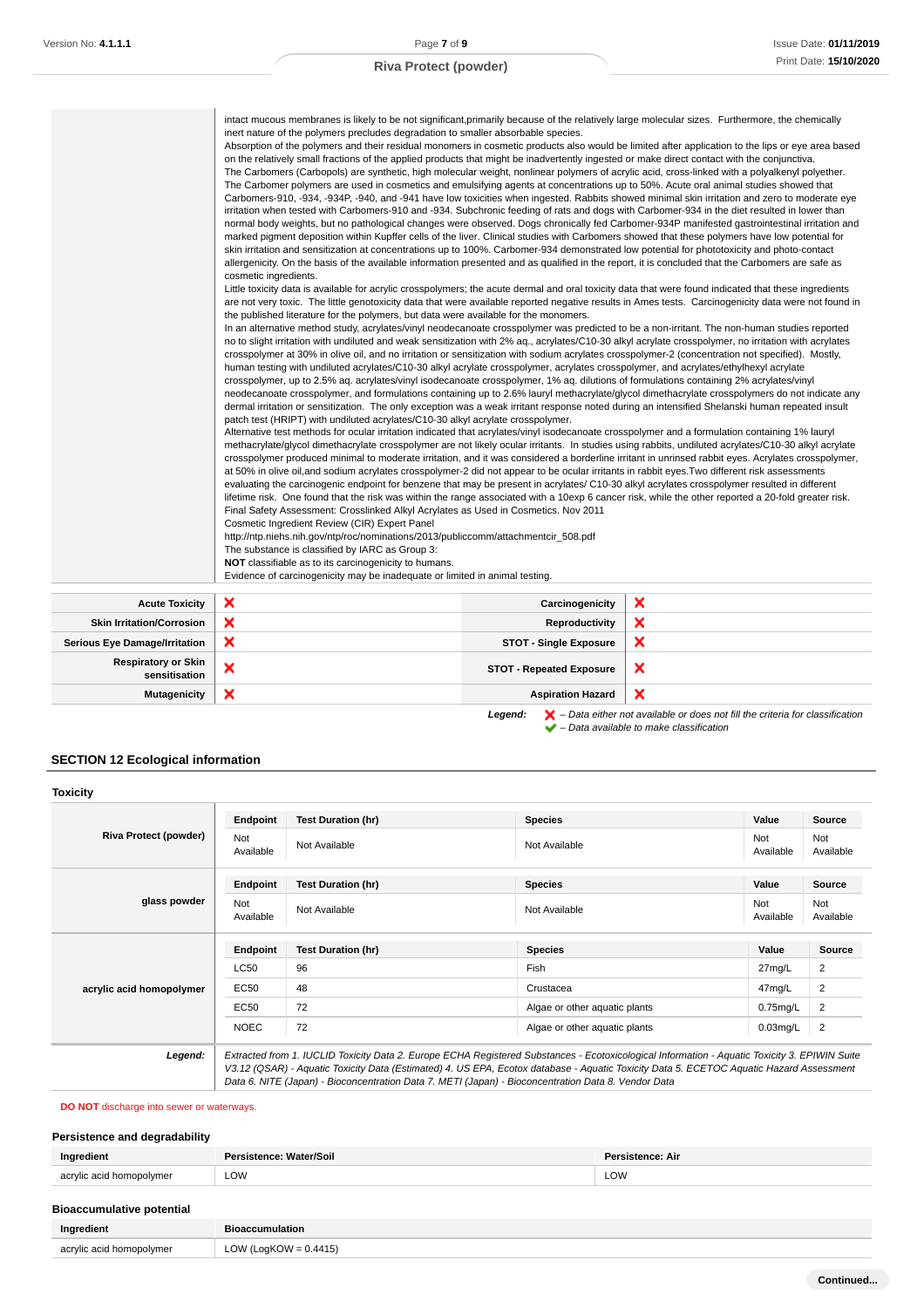# **Mobility in soil**

| Ingredient                         | <b>Mobility</b>                  |
|------------------------------------|----------------------------------|
| acrylic acid homopolymer<br>.<br>. | .201<br>$\overline{\phantom{a}}$ |

#### **SECTION 13 Disposal considerations**

| <b>DO NOT</b> allow wash water from cleaning or process equipment to enter drains.<br>It may be necessary to collect all wash water for treatment before disposal.       | Waste treatment methods      |  |
|--------------------------------------------------------------------------------------------------------------------------------------------------------------------------|------------------------------|--|
| In all cases disposal to sewer may be subject to local laws and regulations and these should be considered first.<br>• Where in doubt contact the responsible authority. | Product / Packaging disposal |  |

#### **SECTION 14 Transport information**

# **Labels Required Marine Pollutant** NO **HAZCHEM** Not Applicable

# **Land transport (ADG): NOT REGULATED FOR TRANSPORT OF DANGEROUS GOODS**

**Air transport (ICAO-IATA / DGR): NOT REGULATED FOR TRANSPORT OF DANGEROUS GOODS**

### **Sea transport (IMDG-Code / GGVSee): NOT REGULATED FOR TRANSPORT OF DANGEROUS GOODS**

**Transport in bulk according to Annex II of MARPOL and the IBC code**

Not Applicable

#### **SECTION 15 Regulatory information**

### **Safety, health and environmental regulations / legislation specific for the substance or mixture**

**glass powder is found on the following regulatory lists**

Not Applicable

### **acrylic acid homopolymer is found on the following regulatory lists**

Australian Inventory of Industrial Chemicals (AIIC) **International Agency for Research on Cancer (IARC)** - Agents Classified by the IARC Monographs

# **National Inventory Status**

| <b>National Inventory</b>      | <b>Status</b>                                                                                                                                                                                            |  |
|--------------------------------|----------------------------------------------------------------------------------------------------------------------------------------------------------------------------------------------------------|--|
| Australia - AIIC               | Yes                                                                                                                                                                                                      |  |
| Australia - Non-Industrial Use | No (acrylic acid homopolymer)                                                                                                                                                                            |  |
| Canada - DSL                   | Yes                                                                                                                                                                                                      |  |
| Canada - NDSL                  | No (acrylic acid homopolymer)                                                                                                                                                                            |  |
| China - IECSC                  | Yes                                                                                                                                                                                                      |  |
| Europe - EINEC / ELINCS / NLP  | No (acrylic acid homopolymer)                                                                                                                                                                            |  |
| Japan - ENCS                   | Yes                                                                                                                                                                                                      |  |
| Korea - KECI                   | Yes                                                                                                                                                                                                      |  |
| New Zealand - NZIoC            | Yes                                                                                                                                                                                                      |  |
| Philippines - PICCS            | Yes                                                                                                                                                                                                      |  |
| USA - TSCA                     | Yes                                                                                                                                                                                                      |  |
| Taiwan - TCSI                  | Yes                                                                                                                                                                                                      |  |
| Mexico - INSQ                  | Yes                                                                                                                                                                                                      |  |
| Vietnam - NCI                  | Yes                                                                                                                                                                                                      |  |
| Russia - ARIPS                 | Yes                                                                                                                                                                                                      |  |
| Legend:                        | Yes = All CAS declared ingredients are on the inventory<br>No = One or more of the CAS listed ingredients are not on the inventory and are not exempt from listing(see specific ingredients in brackets) |  |

#### **SECTION 16 Other information**

| <b>Revision Date</b> | 11/2019<br>01        |
|----------------------|----------------------|
| .<br>Date<br>Initia  | $\overline{ }$<br>∠∪ |

#### **SDS Version Summary**

| Version | Issue Date | <b>Sections Updated</b>                                                        |
|---------|------------|--------------------------------------------------------------------------------|
| 4.      | 01/11/2019 | One-off system update. NOTE: This may or may not change the GHS classification |